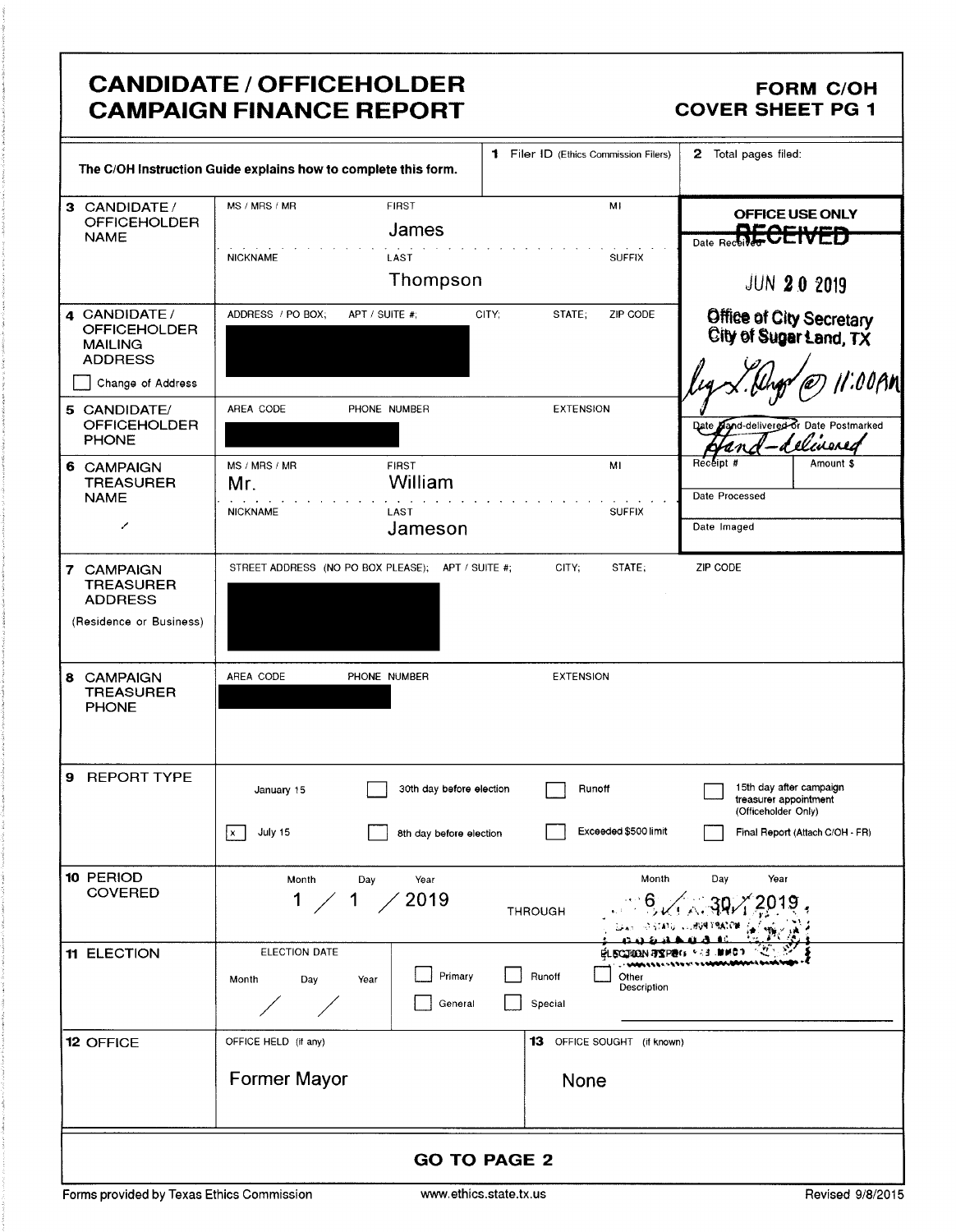## **CANDIDATE / OFFICEHOLDER CAMPAIGN FINANCE REPORT**

### **FORM C/OH COVER SHEET PG 2**

| 14 C/OH NAME                                                                         |                                                                                                                                                                                                                                                                                                                                                                                                  |                                                                                                                                                                                                                                          |    | <b>15</b> Filer ID (Ethics Commission Filers) |  |  |  |  |
|--------------------------------------------------------------------------------------|--------------------------------------------------------------------------------------------------------------------------------------------------------------------------------------------------------------------------------------------------------------------------------------------------------------------------------------------------------------------------------------------------|------------------------------------------------------------------------------------------------------------------------------------------------------------------------------------------------------------------------------------------|----|-----------------------------------------------|--|--|--|--|
| <b>James Thompson</b>                                                                |                                                                                                                                                                                                                                                                                                                                                                                                  |                                                                                                                                                                                                                                          |    |                                               |  |  |  |  |
| <b>16 NOTICE FROM</b><br><b>POLITICAL</b><br>COMMITTEE(S)                            | THIS BOX IS FOR NOTICE OF POLITICAL CONTRIBUTIONS ACCEPTED OR POLITICAL EXPENDITURES MADE BY POLITICAL COMMITTEES TO<br>SUPPORT THE CANDIDATE / OFFICEHOLDER, THESE EXPENDITURES MAY HAVE BEEN MADE WITHOUT THE CANDIDATE'S OR OFFICEHOLDER'S<br>KNOWLEDGE OR CONSENT. CANDIDATES AND OFFICEHOLDERS ARE REQUIRED TO REPORT THIS INFORMATION ONLY IF THEY RECEIVE NOTICE<br>OF SUCH EXPENDITURES. |                                                                                                                                                                                                                                          |    |                                               |  |  |  |  |
|                                                                                      | <b>COMMITTEE TYPE</b><br>GENERAL<br>SPECIFIC                                                                                                                                                                                                                                                                                                                                                     | <b>COMMITTEE NAME</b><br><b>COMMITTEE ADDRESS</b>                                                                                                                                                                                        |    |                                               |  |  |  |  |
| <b>Additional Pages</b>                                                              |                                                                                                                                                                                                                                                                                                                                                                                                  | COMMITTEE CAMPAIGN TREASURER NAME                                                                                                                                                                                                        |    |                                               |  |  |  |  |
|                                                                                      |                                                                                                                                                                                                                                                                                                                                                                                                  |                                                                                                                                                                                                                                          |    |                                               |  |  |  |  |
| <b>17 CONTRIBUTION</b><br><b>TOTALS</b>                                              | 1.                                                                                                                                                                                                                                                                                                                                                                                               | TOTAL POLITICAL CONTRIBUTIONS OF \$50 OR LESS (OTHER THAN<br>PLEDGES, LOANS, OR GUARANTEES OF LOANS), UNLESS ITEMIZED                                                                                                                    | \$ | 0                                             |  |  |  |  |
|                                                                                      | 2.<br><b>TOTAL POLITICAL CONTRIBUTIONS</b><br>(OTHER THAN PLEDGES, LOANS, OR GUARANTEES OF LOANS)                                                                                                                                                                                                                                                                                                | \$                                                                                                                                                                                                                                       | 0  |                                               |  |  |  |  |
| <b>EXPENDITURE</b><br><b>TOTALS</b>                                                  | 3.<br>TOTAL POLITICAL EXPENDITURES OF \$100 OR LESS,<br>UNLESS ITEMIZED                                                                                                                                                                                                                                                                                                                          | \$                                                                                                                                                                                                                                       | 0  |                                               |  |  |  |  |
|                                                                                      | 4.                                                                                                                                                                                                                                                                                                                                                                                               | <b>TOTAL POLITICAL EXPENDITURES</b>                                                                                                                                                                                                      | \$ | 7,433.79                                      |  |  |  |  |
| <b>CONTRIBUTION</b><br><b>BALANCE</b>                                                | 5.                                                                                                                                                                                                                                                                                                                                                                                               | TOTAL POLITICAL CONTRIBUTIONS MAINTAINED AS OF THE LAST DAY<br>OF REPORTING PERIOD                                                                                                                                                       | \$ | 117,979.11                                    |  |  |  |  |
| <b>OUTSTANDING</b><br><b>LOAN TOTALS</b>                                             | 6.<br>TOTAL PRINCIPAL AMOUNT OF ALL OUTSTANDING LOANS AS OF THE<br>LAST DAY OF THE REPORTING PERIOD                                                                                                                                                                                                                                                                                              | \$                                                                                                                                                                                                                                       | 0  |                                               |  |  |  |  |
| 18 AFFIDAVIT                                                                         |                                                                                                                                                                                                                                                                                                                                                                                                  |                                                                                                                                                                                                                                          |    |                                               |  |  |  |  |
|                                                                                      |                                                                                                                                                                                                                                                                                                                                                                                                  | I swear, or affirm, under penalty of perjury, that the accompanying report is<br>true and correct and includes all information required to be reported by me<br>under Title 15, Election Code.<br>Signature of Candidate or Officeholder |    |                                               |  |  |  |  |
| AFFIX NOTARY STAMP / SEALABOVE<br>Sworn to and subscribed before me, by the said ___ |                                                                                                                                                                                                                                                                                                                                                                                                  | inpson<br>Janes                                                                                                                                                                                                                          |    | this the $\mathscr{A}$                        |  |  |  |  |
| une<br>day of                                                                        | ,20/9                                                                                                                                                                                                                                                                                                                                                                                            | $\_$ , to certify which, witness my hand and seal of office.                                                                                                                                                                             |    |                                               |  |  |  |  |
|                                                                                      |                                                                                                                                                                                                                                                                                                                                                                                                  | L'nda                                                                                                                                                                                                                                    |    |                                               |  |  |  |  |

Forms provided by Texas Ethics Commission

Signature of officer administering oath

Printed name of officer administering oath

Revised 9/8/2015

Title of officer agministering oath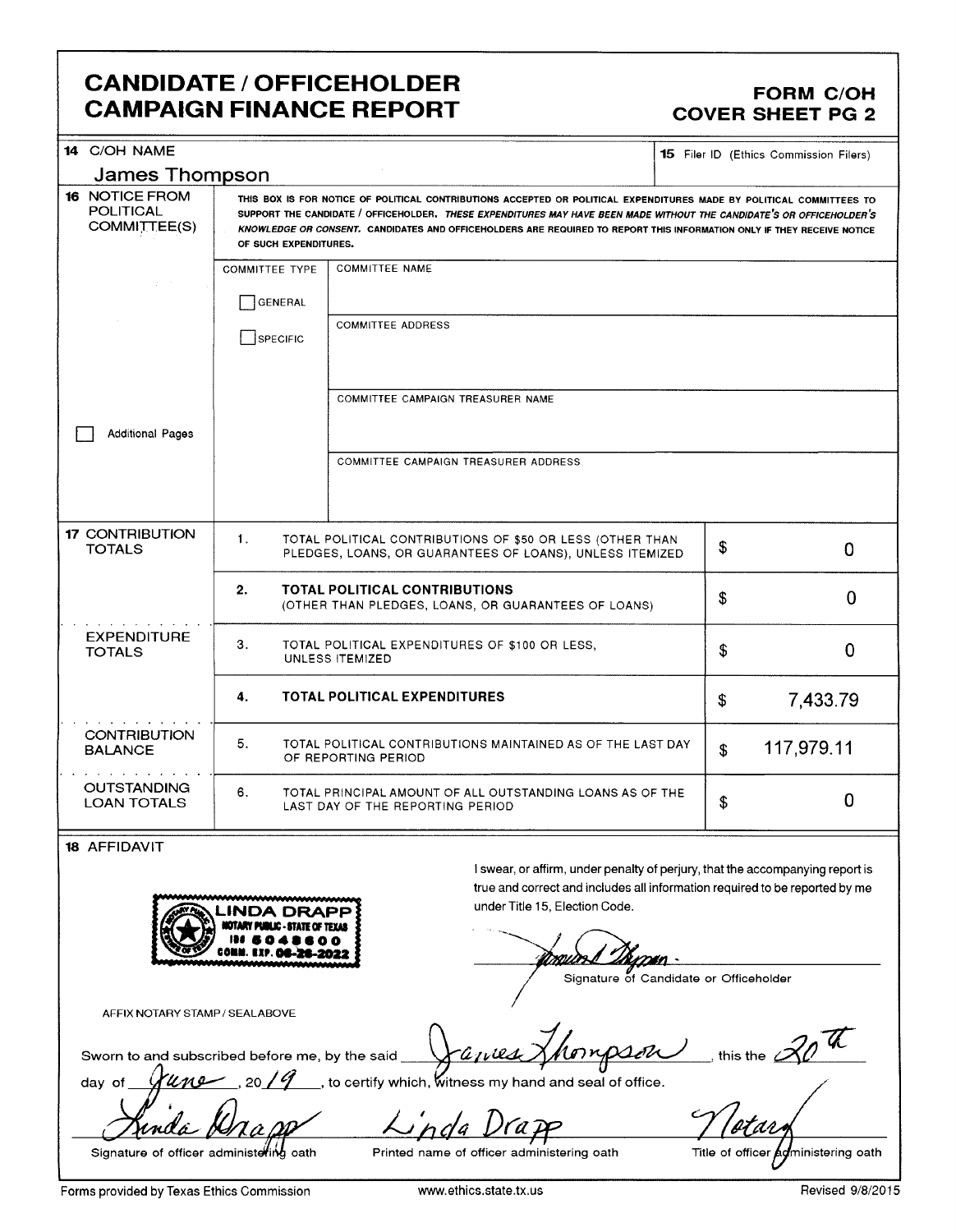# **SUBTOTALS - C/OH**

### **FORM C/OH COVER SHEET PG 3**

|                | 19 FILER NAME                                                                                                                                                                                                                                                                                                                                                                                                                                                            | 20 Filer ID (Ethics Commission Filers) |    |                                  |  |
|----------------|--------------------------------------------------------------------------------------------------------------------------------------------------------------------------------------------------------------------------------------------------------------------------------------------------------------------------------------------------------------------------------------------------------------------------------------------------------------------------|----------------------------------------|----|----------------------------------|--|
|                | <b>James Thompson</b>                                                                                                                                                                                                                                                                                                                                                                                                                                                    |                                        |    |                                  |  |
|                | 21 SCHEDULE SUBTOTALS<br>NAME OF SCHEDULE                                                                                                                                                                                                                                                                                                                                                                                                                                |                                        |    | <b>SUBTOTAL</b><br><b>AMOUNT</b> |  |
| $\mathbf{1}$ . | SCHEDULE A1: MONETARY POLITICAL CONTRIBUTIONS                                                                                                                                                                                                                                                                                                                                                                                                                            |                                        | \$ |                                  |  |
| 2.             | SCHEDULE A2: NON-MONETARY (IN-KIND) POLITICAL CONTRIBUTIONS                                                                                                                                                                                                                                                                                                                                                                                                              |                                        | \$ |                                  |  |
| 3.             | SCHEDULE B: PLEDGED CONTRIBUTIONS                                                                                                                                                                                                                                                                                                                                                                                                                                        |                                        | \$ |                                  |  |
| 4.             | SCHEDULE E: LOANS                                                                                                                                                                                                                                                                                                                                                                                                                                                        |                                        | \$ |                                  |  |
| 5.             | SCHEDULE F1: POLITICAL EXPENDITURES MADE FROM POLITICAL CONTRIBUTIONS                                                                                                                                                                                                                                                                                                                                                                                                    |                                        | \$ | 7,433.79                         |  |
| 6.             | SCHEDULE F2: UNPAID INCURRED OBLIGATIONS                                                                                                                                                                                                                                                                                                                                                                                                                                 |                                        | \$ |                                  |  |
| 7.             | SCHEDULE F3: PURCHASE OF INVESTMENTS MADE FROM POLITICAL CONTRIBUTIONS                                                                                                                                                                                                                                                                                                                                                                                                   |                                        | \$ |                                  |  |
| 8.             | SCHEDULE F4: EXPENDITURES MADE BY CREDIT CARD                                                                                                                                                                                                                                                                                                                                                                                                                            |                                        | \$ |                                  |  |
| 9.             | SCHEDULE G: POLITICAL EXPENDITURES MADE FROM PERSONAL FUNDS                                                                                                                                                                                                                                                                                                                                                                                                              |                                        | \$ |                                  |  |
| 10.            | SCHEDULE H: PAYMENT MADE FROM POLITICAL CONTRIBUTIONS TO A BUSINESS OF C/OH                                                                                                                                                                                                                                                                                                                                                                                              |                                        | \$ |                                  |  |
| 11.            | SCHEDULE I: NON-POLITICAL EXPENDITURES MADE FROM POLITICAL CONTRIBUTIONS                                                                                                                                                                                                                                                                                                                                                                                                 |                                        | \$ |                                  |  |
| 12.            | SCHEDULE K: INTEREST, CREDITS, GAINS, REFUNDS, AND CONTRIBUTIONS<br>RETURNED TO FILER                                                                                                                                                                                                                                                                                                                                                                                    |                                        | \$ |                                  |  |
|                | $\label{eq:2.1} \begin{split} \mathcal{L}_{\text{max}}(\mathbf{r},\mathbf{r}) = \mathcal{L}_{\text{max}}(\mathbf{r},\mathbf{r}) \mathcal{L}_{\text{max}}(\mathbf{r},\mathbf{r}) \mathcal{L}_{\text{max}}(\mathbf{r},\mathbf{r}) \mathcal{L}_{\text{max}}(\mathbf{r},\mathbf{r}) \mathcal{L}_{\text{max}}(\mathbf{r},\mathbf{r},\mathbf{r}) \mathcal{L}_{\text{max}}(\mathbf{r},\mathbf{r},\mathbf{r}) \mathcal{L}_{\text{max}}(\mathbf{r},\mathbf{r},\mathbf{r},\mathbf$ |                                        |    |                                  |  |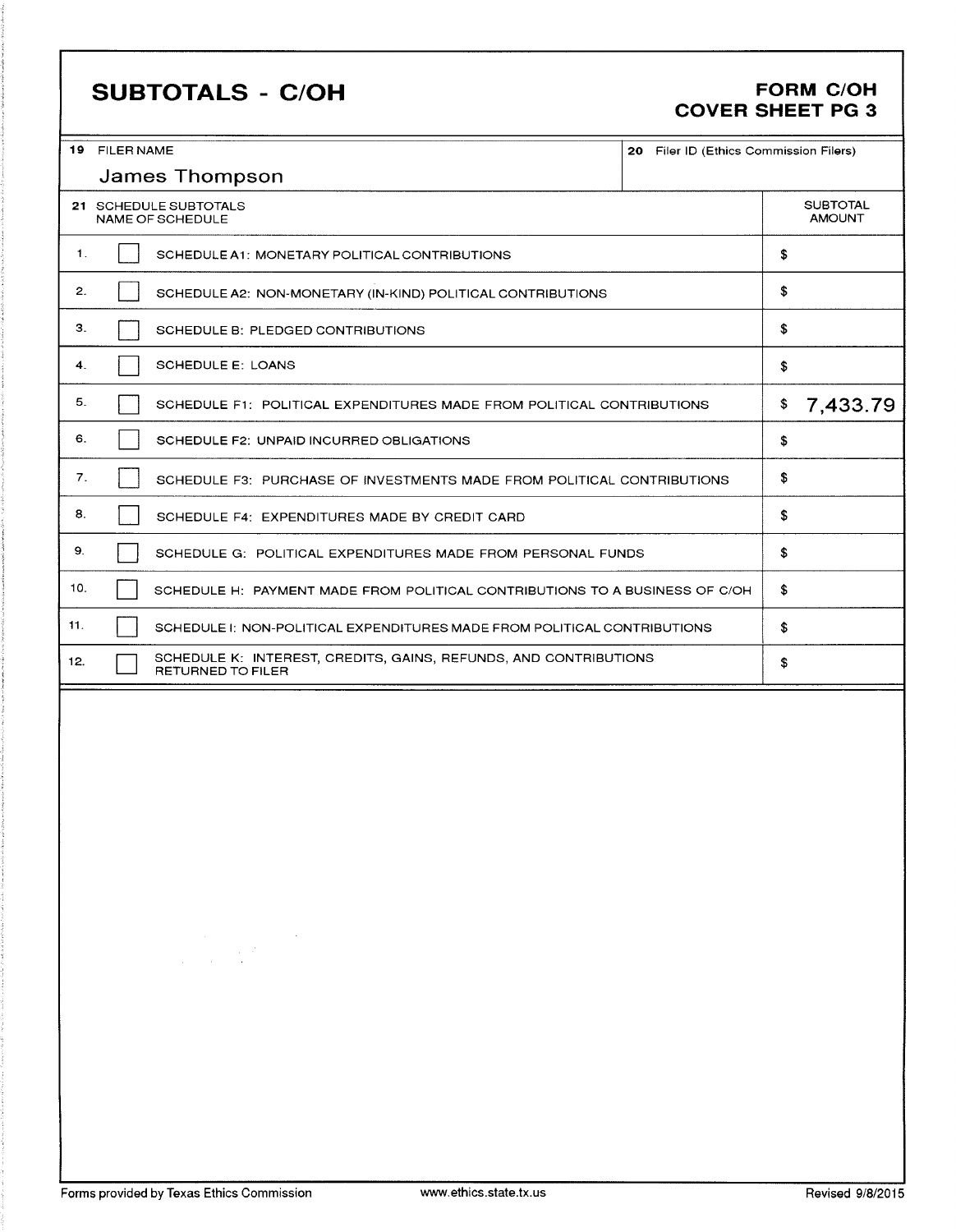### **SCHEDULE F1**

|                                                                                                                                                                                       | <b>EXPENDITURE CATEGORIES FOR BOX 8(a)</b>                                                                      |                                                                                                                                                                                                            |                                                                                                                                                                                           |  |  |  |  |  |
|---------------------------------------------------------------------------------------------------------------------------------------------------------------------------------------|-----------------------------------------------------------------------------------------------------------------|------------------------------------------------------------------------------------------------------------------------------------------------------------------------------------------------------------|-------------------------------------------------------------------------------------------------------------------------------------------------------------------------------------------|--|--|--|--|--|
| <b>Advertising Expense</b><br>Accounting/Banking<br><b>Consulting Expense</b><br>Contributions/Donations Made By<br>Candidate/Officeholder/Political Committee<br>Credit Card Payment | <b>Event Expense</b><br>Fees<br>Food/Beverage Expense<br>Gift/Awards/Memorials Expense<br><b>Legal Services</b> | Loan Repayment/Reimbursement<br>Office Overhead/Rental Expense<br>Polling Expense<br><b>Printing Expense</b><br>Salaries/Wages/Contract Labor<br>The Instruction Guide explains how to complete this form. | Solicitation/Fundraising Expense<br>Transportation Equipment & Related Expense<br><b>Travel In District</b><br><b>Travel Out Of District</b><br>Other (enter a category not listed above) |  |  |  |  |  |
| 1 Total pages Schedule F1: 2 FILER NAME<br>4                                                                                                                                          | James Thompson                                                                                                  |                                                                                                                                                                                                            | 3 Filer ID (Ethics Commission Filers)                                                                                                                                                     |  |  |  |  |  |
| 4 Date<br>2/6/19                                                                                                                                                                      | 5 Payee name<br>Jim Rice Campaign                                                                               |                                                                                                                                                                                                            |                                                                                                                                                                                           |  |  |  |  |  |
| $6$ Amount $(3)$<br>500.00                                                                                                                                                            | 7 Payee address;<br>City; State; Zip Code                                                                       |                                                                                                                                                                                                            |                                                                                                                                                                                           |  |  |  |  |  |
| 8<br><b>PURPOSE</b><br>OF<br><b>EXPENDITURE</b>                                                                                                                                       | (a) Category (See Categories listed at the top of this schedule)<br>Donation                                    | (b) Description                                                                                                                                                                                            | Check if travel outside of Texas. Complete Schedule T.<br>Check if Austin, TX, officeholder living expense                                                                                |  |  |  |  |  |
| 9 Complete ONLY if direct<br>expenditure to benefit C/OH                                                                                                                              | Candidate / Officeholder name                                                                                   | Office sought                                                                                                                                                                                              | Office held                                                                                                                                                                               |  |  |  |  |  |
| Date<br>2/22/19                                                                                                                                                                       | Payee name<br>Steve Porter Campaign                                                                             |                                                                                                                                                                                                            |                                                                                                                                                                                           |  |  |  |  |  |
| Amount (\$)<br>500.00                                                                                                                                                                 | City; State; Zip Code<br>Payee address;                                                                         |                                                                                                                                                                                                            |                                                                                                                                                                                           |  |  |  |  |  |
| <b>PURPOSE</b><br>OF<br><b>EXPENDITURE</b>                                                                                                                                            | Category (See Categories listed at the top of this schedule)<br>Donation                                        | Description                                                                                                                                                                                                | Check if travel outside of Texas. Complete Schedule T.<br>Check if Austin, TX, officeholder living expense                                                                                |  |  |  |  |  |
| Complete ONLY if direct<br>expenditure to benefit C/OH                                                                                                                                | Candidate / Officeholder name                                                                                   | Office sought                                                                                                                                                                                              | Office held                                                                                                                                                                               |  |  |  |  |  |
| Date<br>2/13/19                                                                                                                                                                       | Payee name<br>James Thompson                                                                                    |                                                                                                                                                                                                            |                                                                                                                                                                                           |  |  |  |  |  |
| Amount (\$)<br>\$433.79                                                                                                                                                               | City; State; Zip Code<br>Payee address;                                                                         |                                                                                                                                                                                                            |                                                                                                                                                                                           |  |  |  |  |  |
| <b>PURPOSE</b><br>OF<br><b>EXPENDITURE</b>                                                                                                                                            | Category (See Categories listed at the top of this schedule)<br>Reimb: Food & Bev. - Steve Porter Event         | Description                                                                                                                                                                                                | Check if travel outside of Texas. Complete Schedule T.<br>Check if Austin, TX, officeholder living expense                                                                                |  |  |  |  |  |
| Complete ONLY if direct<br>expenditure to benefit C/OH                                                                                                                                | Candidate / Officeholder name                                                                                   | Office sought                                                                                                                                                                                              | Office held                                                                                                                                                                               |  |  |  |  |  |

#### ATTACH ADDITIONAL COPIES OF THIS SCHEDULE AS NEEDED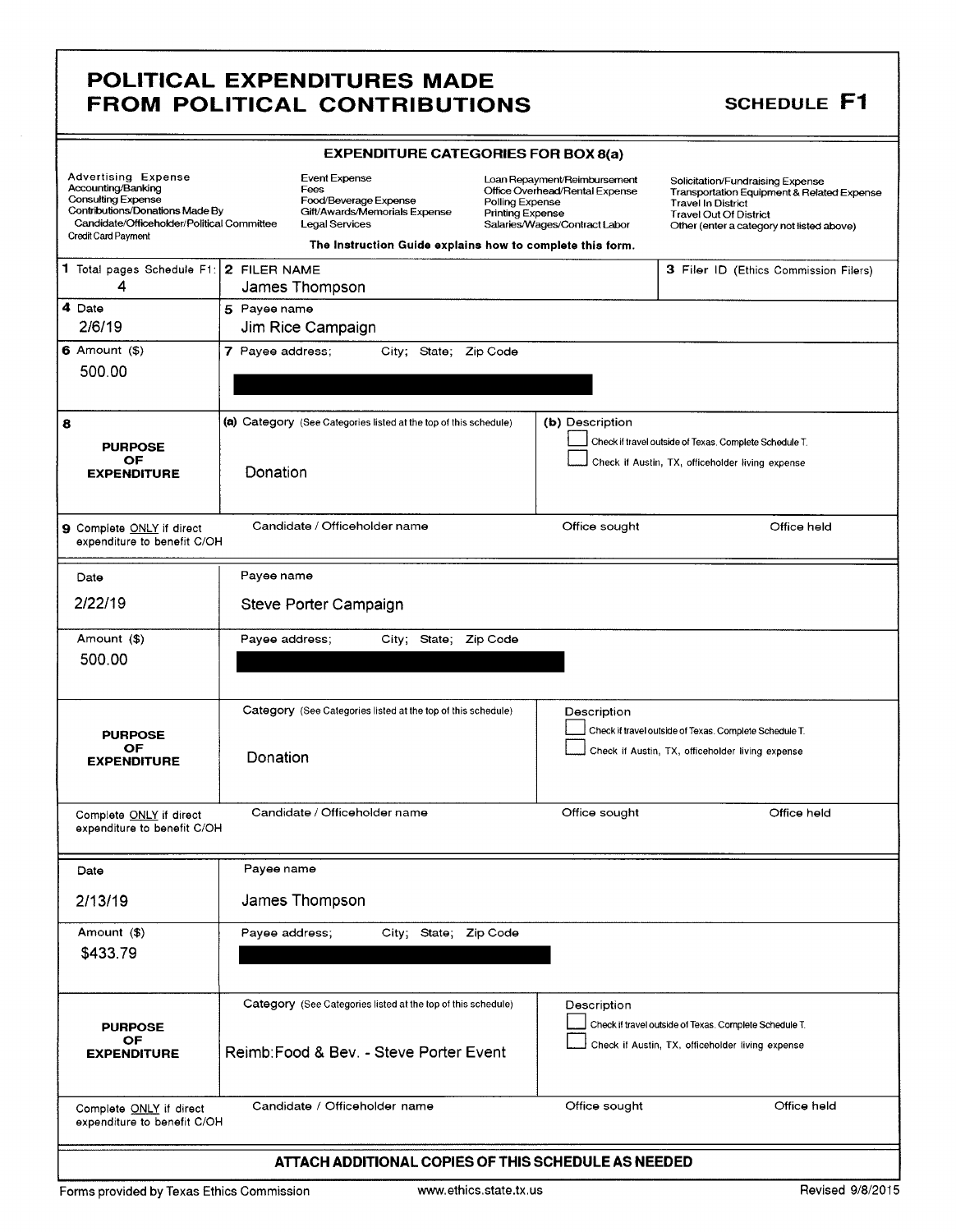### **SCHEDULE F1**

|                                                                                                                                                         |                                                                                  | <b>EXPENDITURE CATEGORIES FOR BOX 8(a)</b>                                                               |                                                                                                                                        |                 |                                                                                                                                             |                                            |  |  |  |  |
|---------------------------------------------------------------------------------------------------------------------------------------------------------|----------------------------------------------------------------------------------|----------------------------------------------------------------------------------------------------------|----------------------------------------------------------------------------------------------------------------------------------------|-----------------|---------------------------------------------------------------------------------------------------------------------------------------------|--------------------------------------------|--|--|--|--|
| <b>Advertising Expense</b><br>Accounting/Banking<br>Consulting Expense<br>Contributions/Donations Made By<br>Candidate/Officeholder/Political Committee |                                                                                  | <b>Event Expense</b><br>Fees<br>Food/Beverage Expense<br>Gift/Awards/Memorials Expense<br>Legal Services | Loan Repayment/Reimbursement<br>Office Overhead/Rental Expense<br>Polling Expense<br>Printing Expense<br>Salaries/Wages/Contract Labor |                 | Solicitation/Fundraising Expense<br><b>Travel In District</b><br><b>Travel Out Of District</b><br>Other (enter a category not listed above) | Transportation Equipment & Related Expense |  |  |  |  |
|                                                                                                                                                         | Credit Card Payment<br>The Instruction Guide explains how to complete this form. |                                                                                                          |                                                                                                                                        |                 |                                                                                                                                             |                                            |  |  |  |  |
| 1 Total pages Schedule F1: 2 FILER NAME<br>4                                                                                                            |                                                                                  | James Thompson                                                                                           |                                                                                                                                        |                 | 3 Filer ID (Ethics Commission Filers)                                                                                                       |                                            |  |  |  |  |
| 4 Date                                                                                                                                                  | 5 Payee name                                                                     |                                                                                                          |                                                                                                                                        |                 |                                                                                                                                             |                                            |  |  |  |  |
| 3/6/19                                                                                                                                                  |                                                                                  | Joe Zimmerman Campaign                                                                                   |                                                                                                                                        |                 |                                                                                                                                             |                                            |  |  |  |  |
| $6$ Amount $(9)$                                                                                                                                        | 7 Payee address;                                                                 | City; State; Zip Code                                                                                    |                                                                                                                                        |                 |                                                                                                                                             |                                            |  |  |  |  |
| 1,000.00                                                                                                                                                |                                                                                  |                                                                                                          |                                                                                                                                        |                 |                                                                                                                                             |                                            |  |  |  |  |
| 8<br><b>PURPOSE</b><br>OF<br><b>EXPENDITURE</b>                                                                                                         | Contribution                                                                     | (a) Category (See Categories listed at the top of this schedule)                                         |                                                                                                                                        | (b) Description | Check if travel outside of Texas. Complete Schedule T.<br>Check if Austin, TX, officeholder living expense                                  |                                            |  |  |  |  |
| 9 Complete ONLY if direct<br>expenditure to benefit C/OH                                                                                                |                                                                                  | Candidate / Officeholder name                                                                            |                                                                                                                                        | Office sought   |                                                                                                                                             | Office held                                |  |  |  |  |
| Date                                                                                                                                                    | Payee name                                                                       |                                                                                                          |                                                                                                                                        |                 |                                                                                                                                             |                                            |  |  |  |  |
| 3/11/19                                                                                                                                                 |                                                                                  | David Gornet Campaign                                                                                    |                                                                                                                                        |                 |                                                                                                                                             |                                            |  |  |  |  |
| Amount (\$)<br>500.00                                                                                                                                   | Payee address;                                                                   | City; State;                                                                                             | Zip Code                                                                                                                               |                 |                                                                                                                                             |                                            |  |  |  |  |
| <b>PURPOSE</b><br>OF<br><b>EXPENDITURE</b>                                                                                                              | Contribution                                                                     | Category (See Categories listed at the top of this schedule)                                             |                                                                                                                                        | Description     | Check if travel outside of Texas. Complete Schedule T.<br>Check if Austin, TX, officeholder living expense                                  |                                            |  |  |  |  |
| Complete ONLY if direct<br>expenditure to benefit C/OH                                                                                                  |                                                                                  | Candidate / Officeholder name                                                                            |                                                                                                                                        | Office sought   |                                                                                                                                             | Office held                                |  |  |  |  |
| Date                                                                                                                                                    | Payee name                                                                       |                                                                                                          |                                                                                                                                        |                 |                                                                                                                                             |                                            |  |  |  |  |
| 3/12/19                                                                                                                                                 |                                                                                  | K P George Campaign                                                                                      |                                                                                                                                        |                 |                                                                                                                                             |                                            |  |  |  |  |
| Amount (\$)<br>1,500.00                                                                                                                                 | Payee address;                                                                   | City; State; Zip Code                                                                                    |                                                                                                                                        |                 |                                                                                                                                             |                                            |  |  |  |  |
| <b>PURPOSE</b><br>OF<br><b>EXPENDITURE</b>                                                                                                              | Contribution                                                                     | Category (See Categories listed at the top of this schedule)                                             |                                                                                                                                        | Description     | Check if travel outside of Texas. Complete Schedule T.<br>Check if Austin, TX, officeholder living expense                                  |                                            |  |  |  |  |
| Complete ONLY if direct<br>expenditure to benefit C/OH                                                                                                  |                                                                                  | Candidate / Officeholder name                                                                            |                                                                                                                                        | Office sought   |                                                                                                                                             | Office held                                |  |  |  |  |
|                                                                                                                                                         |                                                                                  | ATTACH ADDITIONAL COPIES OF THIS SCHEDULE AS NEEDED                                                      |                                                                                                                                        |                 |                                                                                                                                             |                                            |  |  |  |  |

Forms provided by Texas Ethics Commission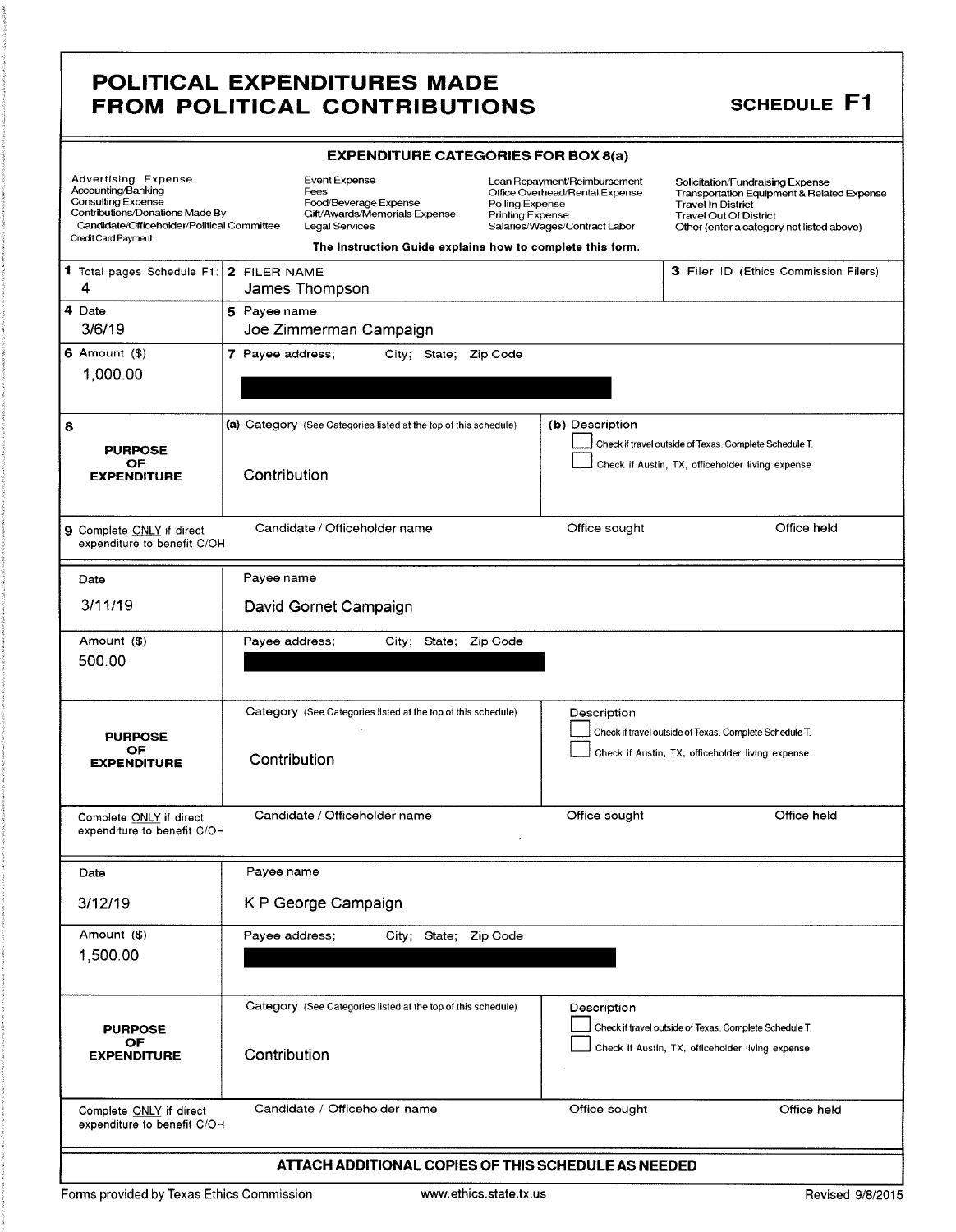### **SCHEDULE F1**

| <b>EXPENDITURE CATEGORIES FOR BOX 8(a)</b>                                                                                                                                            |                  |                                                                                                                                                                                                                                                                  |  |                 |                                                                                                                                                                                           |                                       |  |
|---------------------------------------------------------------------------------------------------------------------------------------------------------------------------------------|------------------|------------------------------------------------------------------------------------------------------------------------------------------------------------------------------------------------------------------------------------------------------------------|--|-----------------|-------------------------------------------------------------------------------------------------------------------------------------------------------------------------------------------|---------------------------------------|--|
| <b>Advertising Expense</b><br>Accounting/Banking<br><b>Consulting Expense</b><br>Contributions/Donations Made By<br>Candidate/Officeholder/Political Committee<br>Credit Card Payment |                  | <b>Event Expense</b><br>Loan Repayment/Reimbursement<br>Fees<br>Office Overhead/Rental Expense<br>Food/Beverage Expense<br>Polling Expense<br>Gift/Awards/Memorials Expense<br><b>Printing Expense</b><br><b>Legal Services</b><br>Salaries/Wages/Contract Labor |  |                 | Solicitation/Fundraising Expense<br>Transportation Equipment & Related Expense<br><b>Travel In District</b><br><b>Travel Out Of District</b><br>Other (enter a category not listed above) |                                       |  |
|                                                                                                                                                                                       |                  | The instruction Guide explains how to complete this form.                                                                                                                                                                                                        |  |                 |                                                                                                                                                                                           |                                       |  |
| 1 Total pages Schedule F1: 2 FILER NAME<br>4                                                                                                                                          | James Thompson   |                                                                                                                                                                                                                                                                  |  |                 |                                                                                                                                                                                           | 3 Filer ID (Ethics Commission Filers) |  |
| 4 Date<br>4/1/19                                                                                                                                                                      | 5 Payee name     | Stephen F Austin State University                                                                                                                                                                                                                                |  |                 |                                                                                                                                                                                           |                                       |  |
| $6$ Amount $(3)$<br>1,000.00                                                                                                                                                          | 7 Payee address; | City; State; Zip Code                                                                                                                                                                                                                                            |  |                 |                                                                                                                                                                                           |                                       |  |
| 8<br><b>PURPOSE</b><br>OF<br><b>EXPENDITURE</b>                                                                                                                                       |                  | (a) Category (See Categories listed at the top of this schedule)<br>Donation for Dr. Baker Patillo Scholarship                                                                                                                                                   |  | (b) Description | Check if travel outside of Texas. Complete Schedule T.<br>Check if Austin, TX, officeholder living expense                                                                                |                                       |  |
| 9 Complete ONLY if direct<br>expenditure to benefit C/OH                                                                                                                              |                  | Candidate / Officeholder name                                                                                                                                                                                                                                    |  | Office sought   |                                                                                                                                                                                           | Office held                           |  |
| Date                                                                                                                                                                                  | Payee name       |                                                                                                                                                                                                                                                                  |  |                 |                                                                                                                                                                                           |                                       |  |
| 4/11/19                                                                                                                                                                               |                  | Covenant House of Texas, Houston                                                                                                                                                                                                                                 |  |                 |                                                                                                                                                                                           |                                       |  |
| Amount (\$)                                                                                                                                                                           | Payee address;   | City; State; Zip Code                                                                                                                                                                                                                                            |  |                 |                                                                                                                                                                                           |                                       |  |
| 1,000.00                                                                                                                                                                              |                  |                                                                                                                                                                                                                                                                  |  |                 |                                                                                                                                                                                           |                                       |  |
| <b>PURPOSE</b>                                                                                                                                                                        |                  | Category (See Categories listed at the top of this schedule)                                                                                                                                                                                                     |  | Description     | Check if travel outside of Texas. Complete Schedule T.                                                                                                                                    |                                       |  |
| OF<br><b>EXPENDITURE</b>                                                                                                                                                              | Donation         |                                                                                                                                                                                                                                                                  |  |                 | Check if Austin, TX, officeholder living expense                                                                                                                                          |                                       |  |
| Complete ONLY if direct<br>expenditure to benefit C/OH                                                                                                                                |                  | Candidate / Officeholder name                                                                                                                                                                                                                                    |  | Office sought   |                                                                                                                                                                                           | Office held                           |  |
| Date                                                                                                                                                                                  | Payee name       |                                                                                                                                                                                                                                                                  |  |                 |                                                                                                                                                                                           |                                       |  |
| 4/16/19                                                                                                                                                                               |                  | Sugar Land Legacy Foundation                                                                                                                                                                                                                                     |  |                 |                                                                                                                                                                                           |                                       |  |
| Amount (\$)<br>500.00                                                                                                                                                                 | Payee address;   | City; State; Zip Code                                                                                                                                                                                                                                            |  |                 |                                                                                                                                                                                           |                                       |  |
| <b>PURPOSE</b>                                                                                                                                                                        |                  | Category (See Categories listed at the top of this schedule)                                                                                                                                                                                                     |  | Description     | Check if travel outside of Texas. Complete Schedule T.                                                                                                                                    |                                       |  |
| OF<br><b>EXPENDITURE</b>                                                                                                                                                              |                  | Donation for Herb Appel Memorial                                                                                                                                                                                                                                 |  |                 | Check if Austin, TX, officeholder living expense                                                                                                                                          |                                       |  |
| Complete ONLY if direct<br>expenditure to benefit C/OH                                                                                                                                |                  | Candidate / Officeholder name                                                                                                                                                                                                                                    |  | Office sought   |                                                                                                                                                                                           | Office held                           |  |
| ATTACH ADDITIONAL COPIES OF THIS SCHEDULE AS NEEDED                                                                                                                                   |                  |                                                                                                                                                                                                                                                                  |  |                 |                                                                                                                                                                                           |                                       |  |

www.ethics.state.tx.us